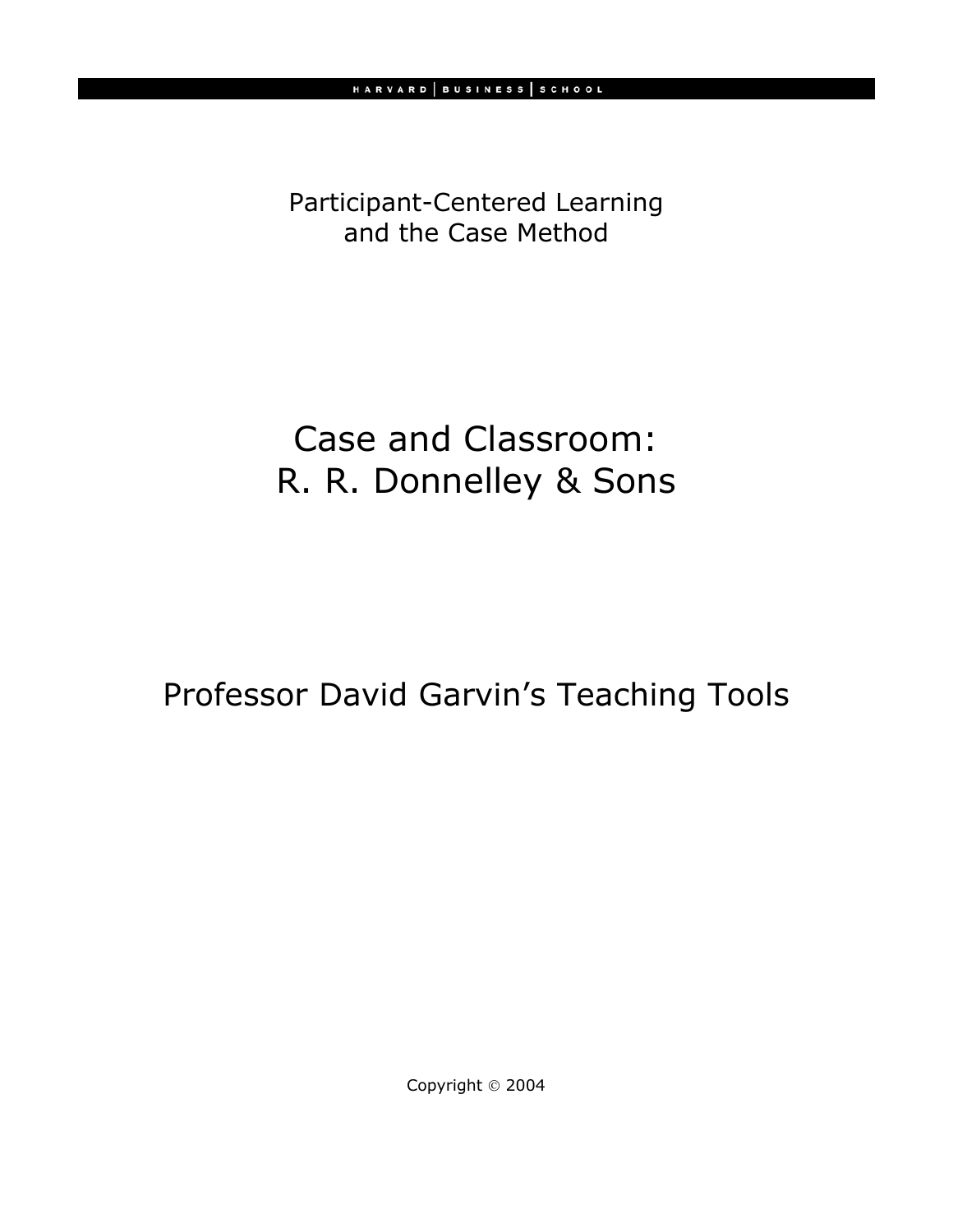## R. R. Donnelley & Sons Teaching Plan

| 20 minutes | 1. Traditional versus digital business                                                                                                                                                                  |
|------------|---------------------------------------------------------------------------------------------------------------------------------------------------------------------------------------------------------|
|            | Characteristics? Disruptive technology?<br>Selling? Operations? General manager skills to run?<br>How are long-term employees likely to respond?<br>Implications for Cowan? Separate versus integrate?  |
| 15 minutes | 2. Stages of new business creation                                                                                                                                                                      |
|            | (Before April '94, April 94-Jan '95, Jan-June '95)<br>Major tasks? Activities? Deliverables?<br>Role of numbers?<br>How would you evaluate performance in each period?<br>What questions would you ask? |
| 15 minutes | 3. Barbara Schetter                                                                                                                                                                                     |
|            | Evaluation?<br>Agenda and tasks going forward?<br>Schetter and Clarke: good/bad idea? What are unresolved issues?<br>How to make it work?<br>How has Schetter's job changed over time?                  |
| 15 minutes | 4. Organic and mechanistic processes                                                                                                                                                                    |
|            | Define<br>In what circumstances?<br>Require what skills?                                                                                                                                                |
| 10 minutes | 5. Conclusion                                                                                                                                                                                           |
|            | Update<br>Lessons (organic/mechanistic processes, new business creation, the<br>general manager's job)                                                                                                  |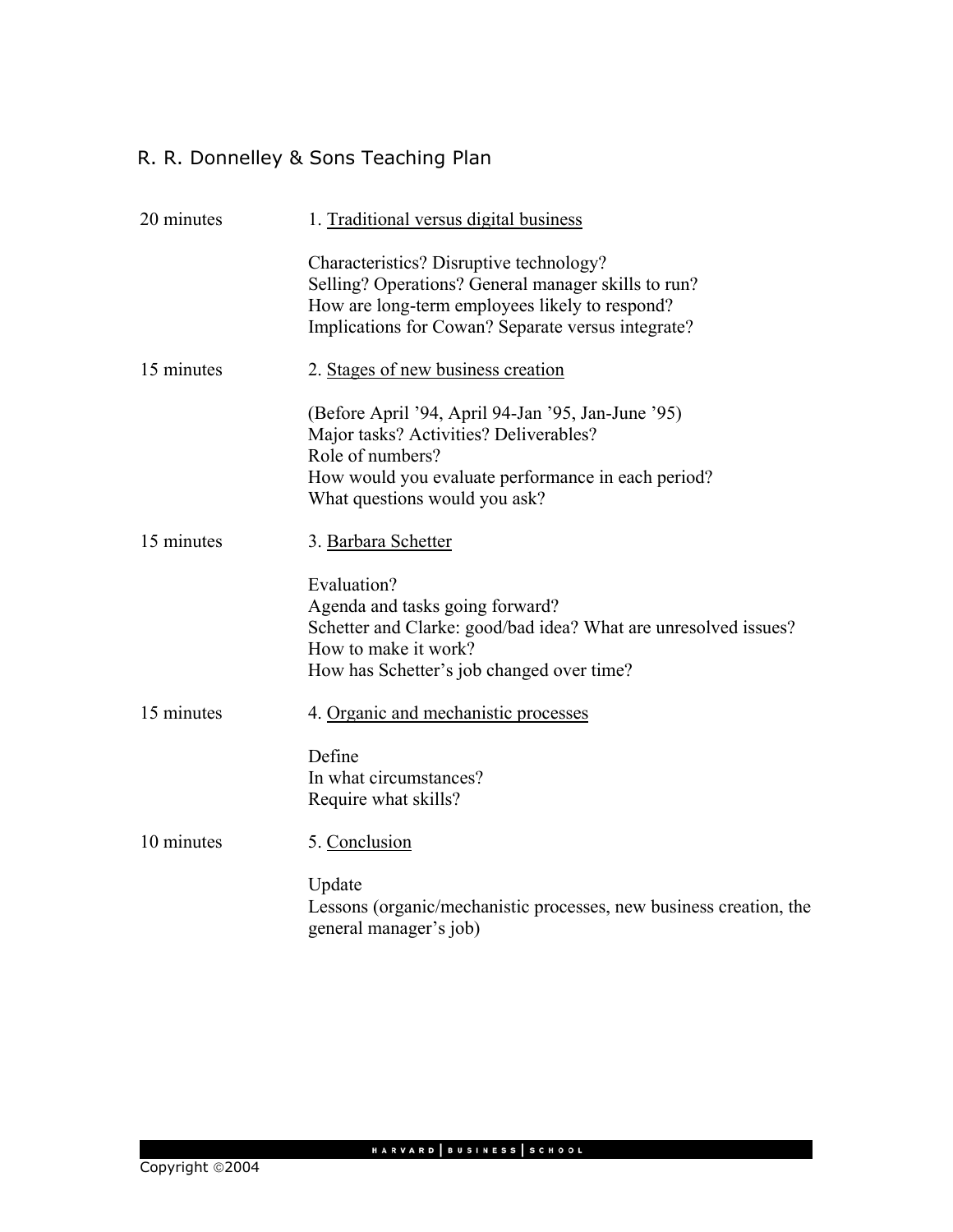## R. R. Donnelley & Sons Assignment Questions

1. How do the critical success factors for Donnelley's traditional printing business compare with those for on-demand digital printing? How did these differences shape the agenda and tasks of Rory Cowan?

2. As the digital division evolved, what were the critical challenges: •Prior to April 1994? •Between April 1994 and January 1995? •Between January 1995 and June 1995?

3. What role did Barb Schetter play in each period? How has her job changed over time? What advice would you offer her going forward?